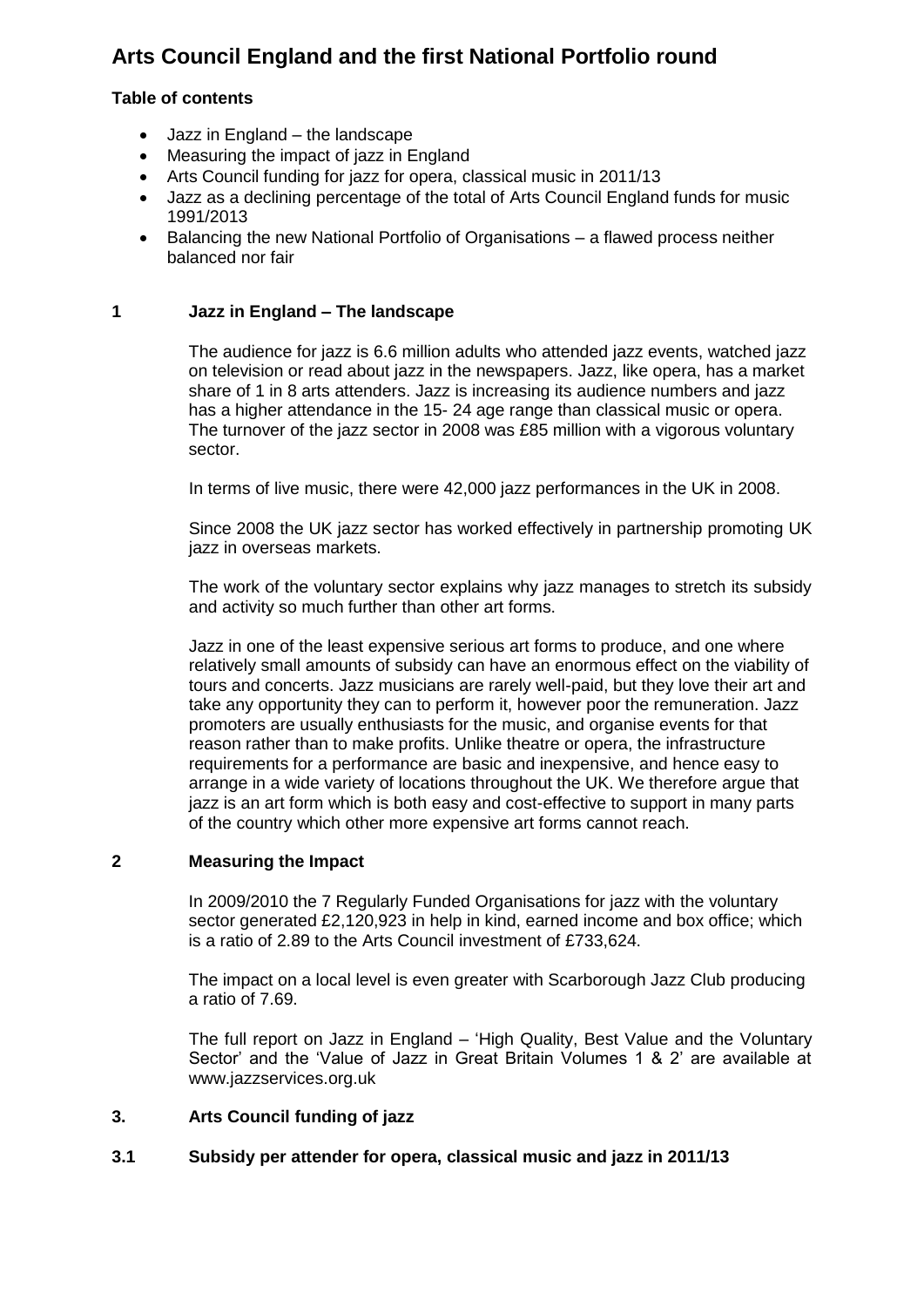Total funding for opera and classical music has risen and the total funding for jazz has fallen when the years 2011/12 are compared to 2012/13. Jazz in the recent Arts Council funding round lost three organisations and opera gained two.

| <b>Arts Council</b><br><b>England</b><br><b>Funding for</b><br>opera,<br>classical and<br>jazz | 2011/12<br>£<br>millions | 2012/13<br>£<br>millions | <b>Audience</b><br>as a<br>percentage<br>οf<br>population | <b>Audience</b><br>attending<br>music<br>events<br>in<br>millions | <b>Subsidy</b><br>per head<br>2011/12<br>£ | <b>Subsidy</b><br>per head<br>2012/13<br>£ |
|------------------------------------------------------------------------------------------------|--------------------------|--------------------------|-----------------------------------------------------------|-------------------------------------------------------------------|--------------------------------------------|--------------------------------------------|
| <b>Total funding for</b><br>opera                                                              | 50.02                    | 50.5                     | 4%                                                        | 1.6                                                               | 31.26                                      | 31.56                                      |
| <b>Total funding for</b><br>classical<br>music                                                 | 18.3                     | 18.9                     | 8%                                                        | 3.3                                                               | 5.55                                       | 5.72                                       |
| <b>Total funding for</b><br>jazz                                                               | 1.42                     | 1.25                     | 6%                                                        | 2.5                                                               | 0.57                                       | 0.50                                       |

*Table 1 Source: Office for National Statistics / mid 2008 population estimates / Taking Part 2008-2009 / BRMB Social Research / Arts Council England*

*Note: The total funding for opera includes an apportionment for the Royal Opera House based on the number of performances for opera and ballet. Opera: gained two additional companies and no losses Classical music: lost two ensembles and gained two ensembles Jazz lost: Jazz Action, Jazz Yorkshire and NW Jazzworks. Jazz received modest increases for: Manchester Jazz festival, EMjazz, JNight and Birmingham.*

#### **3.2 Jazz as a declining percentage of the totals of Arts Council England regularly funded music organisations 1991/92, 2011/12 and National Portfolio Organisations for 2012/2013**

The total funding for Jazz had risen from 0.5% in 1991/92 to 1.7% of the total funding of regularly funded organisations in 2011/12. In 2012/13 this fell to 1.52%.

| <b>Arts Council</b><br><b>England</b><br><b>Regularly</b><br><b>Funded Music</b><br><b>Organisations</b><br>(RFOs) | 1991/92<br>£<br>million | As a<br>percentage<br>of total<br>funding of<br><b>RFOs</b><br>1991/92 | 2011/12<br>£<br>million | 2012/13<br>£<br>million | As a<br>percentage<br>of total<br>funding of<br><b>RFOs</b><br>2011/12 | As a<br>percentage<br>of total<br>funding of<br><b>NPOS</b><br>2012/13 |
|--------------------------------------------------------------------------------------------------------------------|-------------------------|------------------------------------------------------------------------|-------------------------|-------------------------|------------------------------------------------------------------------|------------------------------------------------------------------------|
| <b>Total funding</b><br>οf<br>music RFOs                                                                           | 48.5                    | 100%                                                                   | 83.5                    | 82.5                    | 100%                                                                   | 100%                                                                   |
| <b>Total funding</b><br>for<br>opera RFOs                                                                          | 37.8                    | 77.9%                                                                  | 50.02                   | 50.5                    | 60%                                                                    | 61%                                                                    |
| <b>Total funding</b><br>for<br>classical RFOs                                                                      | 8.6                     | 17.7%                                                                  | 18.3                    | 18.9                    | 22%                                                                    | 22.9%                                                                  |
| <b>Total funding</b><br>for<br>iazz RFOs                                                                           | 0.24                    | 0.5%                                                                   | 1.42                    | 1.25                    | 1.7%                                                                   | 1.52%                                                                  |
| <b>Funding of</b><br>other music's<br>and projects                                                                 | 1.8                     | 3.9%                                                                   | 13.76                   | 11.85                   | 16.5%                                                                  | 14.58%                                                                 |

*Table 2 Source: Arts Council England*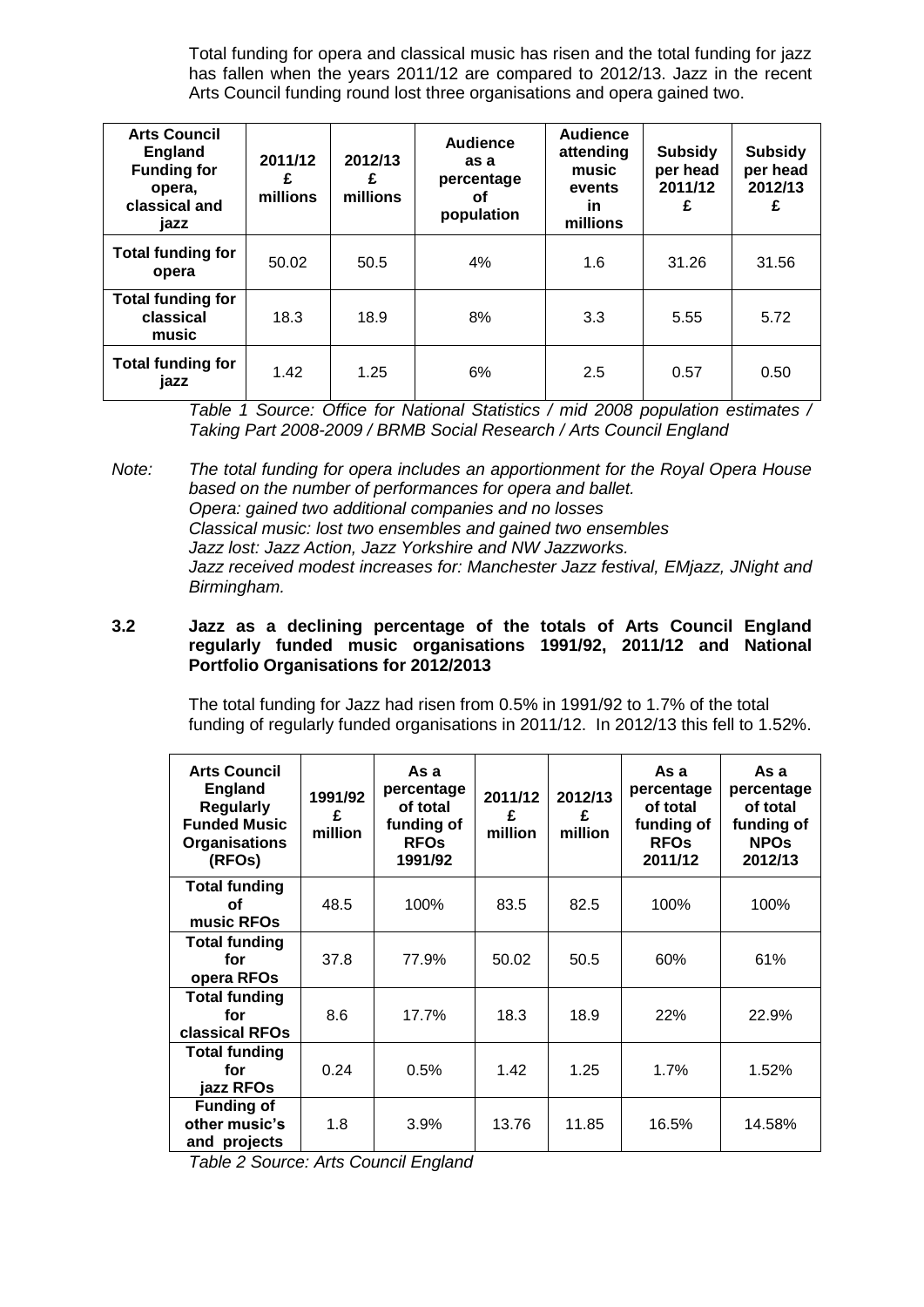#### **4. Balancing the new National Portfolio of Organisations – a flawed process neither balanced nor fair**

# **4.1 The balanced portfolio?**

When Arts Council England announced its response to public sector cuts with the new National Portfolio of Organisations programme (NPO), a number of seminars were held across England and it was emphasised that a key priority was to address "cold spots" – "the places where there was no provision; places in need and places that were isolated from mainstream provision" (mailout magazine June/July 2011)

Three jazz organisations covering the North of England were cut; Jazz Action, NW Jazzworks and Jazz Yorkshire. These were eventually replaced by one organisation t Jazz North

# **4.2 A flawed approach**

Arts Council England before any thought of formulating a strategic framework should have asked and provided the answers to these fundamental questions:

- Where are we now?
- Where do we want to be?

The failure to answer these questions and to address the flaws in equitable provision for music and jazz in particular has regrettably missed the one chance to ensure that the music portfolio was balanced fairly and equitably. In fact the Arts Council appears to be run like a hedge fund – an investment portfolio of arts organisations replete with the slogan "Great Art for Everyone". Whatever next Anne Summers - "Great Sex for Everyone", or the Cooperative Funeral Care - "Great Funerals for Everyone". Even more risible is the fact that they have adopted from the banks the oxymoron, "relationship managers".

# **4.3 A level playing field**

The 8 orchestras in England all received the same cut of minus 2.3% in cash terms (- 11.0% in real terms). This implies that all 8 orchestras were on an absolute par with each other in terms of the criteria for selection to the National Portfolio Organisations Programme or that they were processed without rigorous examination.

Opera needs to be placed in context with the wider landscape – in 2010 the Royal Opera House received £28.3 million (circa £15.3 million if you exclude ballet). 625 yards away is the English National Opera who received £18.3million in 2010/2011. Within less than a quarter of a mile in London there is a concentration of scarce resources of £46.6 million. The audience for opera in England is 1.6 million people; for jazz 2.5 million people and for classical music 3.3 million people. In 2012/13 total Arts Council funding for opera in England was circa £50 million, for classical music £18.9 million and for jazz £1.25 million.

The labourer is worthy of their hire but with the chief executive of the Royal Opera House receiving a salary of £390,000 in 2010; this remuneration belongs more to the City of London than to a vocational occupation.

Furthermore, there is the Arts Council opera touring policy for England "Spheres of Influence" that has been in operation since 1982. In 2009/2010 Welsh National Opera received £6.6million from Arts Council England under this scheme to tour 7 cities in England: Birmingham, Oxford, Liverpool, Southampton, Milton Keynes and Plymouth. The total funding from Arts Council Wales to the Welsh National Opera